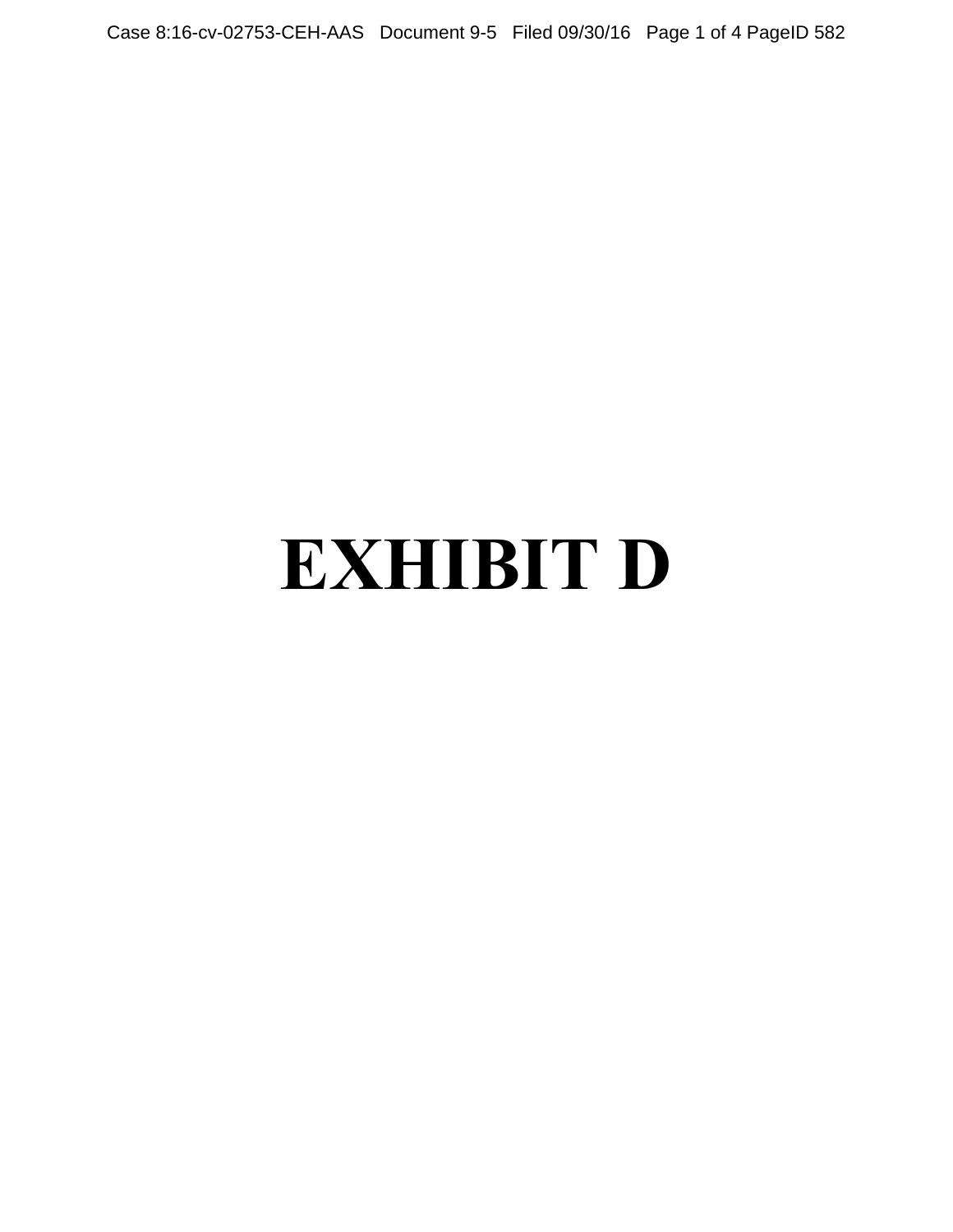Subject: Re: 2A State Football Championship

**Date:** Monday, December 7, 2015 at 1:40:19 PM Central Standard Time

**From:** Roger Dearing

**To:** Heath Nivens, Tim Euler, Frank Ciresi

Mr. Nivens:

Thank you very much for your response. I am going to send a note to both you and Mr. Euler regarding the decision:

The issue of the prayer over the PA system at the football game, is a common area of concern and one that has been richly debated – and decided in the courts of the United States.

The issue is commonly referred to as the 'separation of church and state'. The First Amendment to the United States Constitution contains a provision that prohibits the government from 'establishing' a religion. This has historically come to mean much more than just the federal government officially recognizing a religion, like the country of England does with the Christian Anglican Church or the country of Cambodia does with Buddhism. Rather, courts have interpreted this provision to generally mean that the government may not engage in activities that can be viewed as endorsing or sponsoring religion. For example, in 2000, the U.S. Supreme Court told a Texas high school that it cannot allow its football team members to lead a prayer on the field before the start of the game where the school allowed the team to use the stadium's PA system to broadcast the prayer to the spectators. While no school employee was involved in the actual prayer, the Court said the school gave the impression that it was endorsing the prayer by allowing the use of its PA system and allowing the prayer as part of the pre-game ceremonies.

This incident involving the request for the FHSAA, which is determined to be a 'State Actor' by the Florida Courts, to allowing an opening prayer at the start of the football game over the PA system is directly on point with the decision which was handed down by the Supreme Court of the United States in 2000.

The fact of the matter is that both schools involved had prayer on the field, both before and after the football game. The issue was never whether prayer could be conducted. The issue was, and is, that an organization, which is determined to be a 'state actor,' cannot endorse nor promote religion. The issue of prayer, in and of itself, was not denied to either team or anyone in the stadium. It is simply not legally permitted under the circumstances, which were requested by Mr. Euler

Whether we agree with the decision of the United State Supreme Court or not, is of little consequence. The issue is that we will obey and uphold the law of the land.

[cid:73211284-2093-4995-94E3-95A4F7F5470B] Dr. Roger Dearing Executive Director  $(352)$  372 - 9551, Ext. 110 "Building leaders through teamwork, sportsmanship and citizenship" [cid:107F2AD3-2013-440B-9405-8957CA0DCFB5]

From: Heath Nivens <[heathnivens@ucsjax.com<](mailto:heathnivens@ucsjax.com)[mailto:heathnivens@ucsjax.com>>](mailto:heathnivens@ucsjax.com%3E) Date: Wednesday, December 2, 2015 at 10:12 PM To: rdearing <rdearing@fhsaa.org<mailto:rdearing@fhsaa.org>>, Tim Euler [<teuler@ccslancers.com](mailto:teuler@ccslancers.com)[<mailto:teuler@ccslancers.com>>](mailto:teuler@ccslancers.com%3E), Frank Ciresi [<frankciresi@ucsjax.com](mailto:frankciresi@ucsjax.com)[<mailto:frankciresi@ucsjax.com>>](mailto:frankciresi@ucsjax.com%3E) Subject: Re: 2A State Football Championship

Dr. Dearing,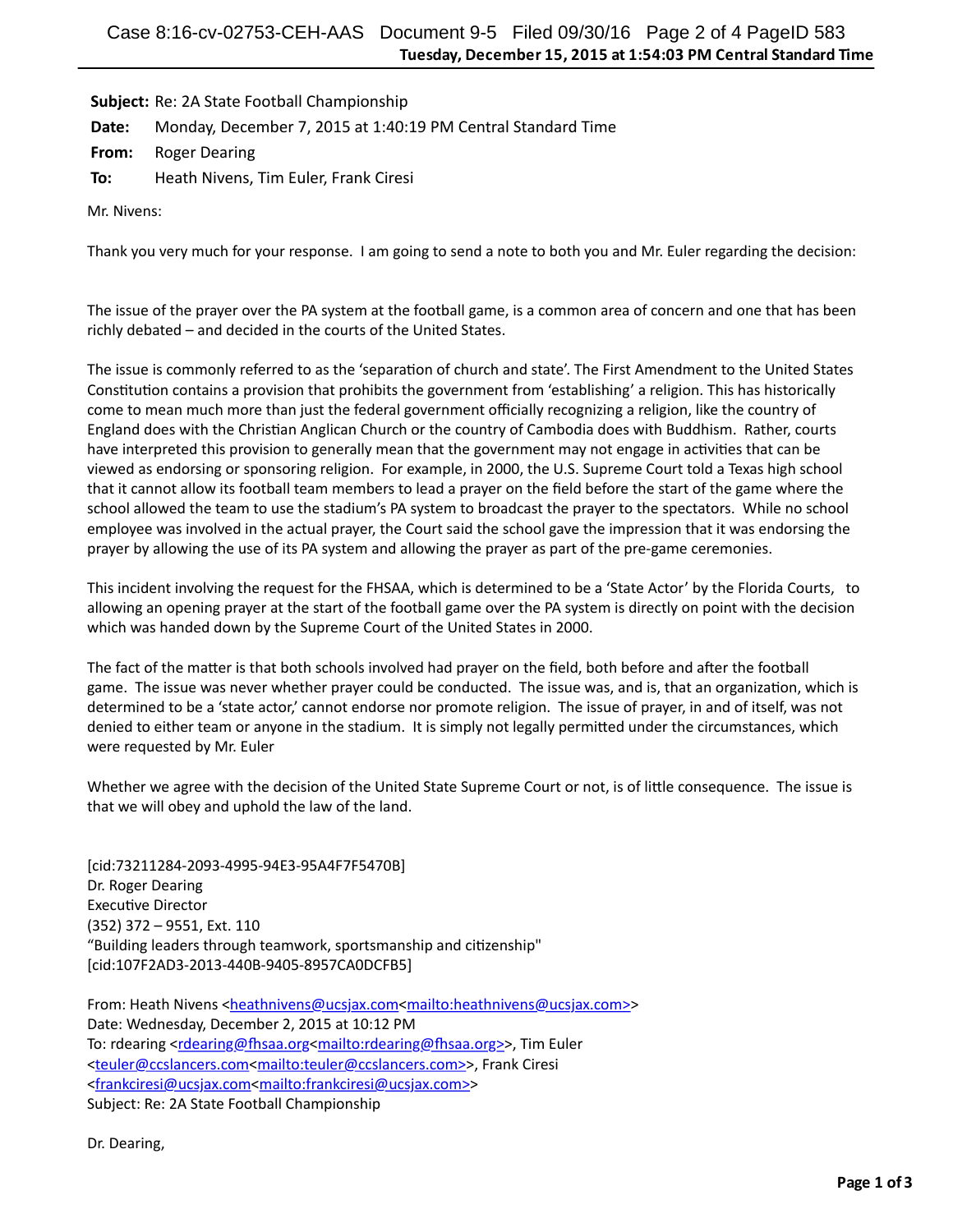Thank you for the thought and consideration you and your team placed into the decision. The last thing either of our schools wish to do is bring a violation to the FHSAA. While I do not like the decision, I do understand it, respect it and appreciate the timely communication.

Thank you!

On Wednesday, December 2, 2015, Roger Dearing <rdearing@fhsaa.org<mailto:rdearing@fhsaa.org>> wrote: Dear Mr. Euler and Mr. Nivens:

Thank you very much for your note. After consulting the Association attorney, and his review of 18 pages of case summaries, I'm afraid I am not able to comply with your wish.

Although both schools are private and religious-affiliated institutions, the federal law addresses two pertinent issues that prevent us from granting your request.

First is the fact that the facility is a public facility, predominantly paid for with public tax dollars, makes the facility 'off limits' under federal guidelines and precedent court cases.

Second, is the fact that in Florida Statutes, the FHSAA (host and coordinator of the event) is legally a 'State Actor', we cannot legally permit or grant permission for such an activity.

I totally understand the desire, and why your request is made. However, for me to grant the wish could subject this Association to tremendous legal entanglements.

I'm sorry, and I hope you can understand. [cid:BF517C92-B3FF-4462-AE10-1B3F6C996F2B] Dr. Roger Dearing Executive Director (352) 372 - 9551, Ext. 110 "Building leaders through teamwork, sportsmanship and citizenship" [cid:8C692C89-96CB-486C-A8D2-66456FC6A312]

From: Tim Euler [<teuler@ccslancers.com<](mailto:teuler@ccslancers.com)javascript:;>[<mailto:teuler@ccslancers.com<javascript:;>>>](mailto:teuler@ccslancers.com%3Cjavascript:;%3E%3E) Date: Wednesday, December 2, 2015 at 12:32 PM To: rdearing <rdearing@fhsaa.org<javascript:;><mailto:rdearing@fhsaa.org<javascript:;>>> Cc: ["FrankCiresi@ucsjax.com<](mailto:FrankCiresi@ucsjax.com)javascript:;>[<mailto:FrankCiresi@ucsjax.com<javascript:;>>"](mailto:FrankCiresi@ucsjax.com%3Cjavascript:;%3E%3E) [<FrankCiresi@ucsjax.com<](mailto:FrankCiresi@ucsjax.com)javascript:;>[<mailto:FrankCiresi@ucsjax.com<javascript:;>>>](mailto:FrankCiresi@ucsjax.com%3Cjavascript:;%3E%3E), ["heathnivens@ucsjax.com<](mailto:heathnivens@ucsjax.com)javascript:;>[<mailto:heathnivens@ucsjax.com<javascript:;>>"](mailto:heathnivens@ucsjax.com%3Cjavascript:;%3E%3E) [<heathnivens@ucsjax.com<](mailto:heathnivens@ucsjax.com)javascript:;><[mailto:heathnivens@ucsjax.com<javascript:;>>](mailto:heathnivens@ucsjax.com%3Cjavascript:;%3E%3E)>, Shawn Minks [<sminks@ccslancers.com<](mailto:sminks@ccslancers.com)javascript:;><[mailto:sminks@ccslancers.com<javascript:;>>](mailto:sminks@ccslancers.com%3Cjavascript:;%3E%3E)>, Chad Goebert [<cgoebert@ccslancers.com<](mailto:cgoebert@ccslancers.com)javascript:;>[<mailto:cgoebert@ccslancers.com<javascript:;>>](mailto:cgoebert@ccslancers.com%3Cjavascript:;%3E%3E)>, Tim Euler [<teuler@ccslancers.com](mailto:teuler@ccslancers.com)<javascript:;>[<mailto:teuler@ccslancers.com<javascript:;>>>](mailto:teuler@ccslancers.com%3Cjavascript:;%3E%3E) Subject: 2A State Football Championship

## Dr. Dearing:

I pray this emails finds you having a great start to the winter sports season and getting excited about the football State Championships coming up. I know that our community, Cambridge Christian School, is excited to travel to Orlando to compete against University Christian. I spoke with my Athletic Director today about the conference call earlier this week and he stated it went well. There was one item that I was a bit confused and frankly concerned about. University Christian requested that prayer occur before the game and that request was denied. I know our Athletic Director supported that request. This leads me to emailing you. I am requesting as Head of School at Cambridge Christian School, that the Florida High School Athletic Association allow two Christian schools to honor their Lord before the game and pray. I am requesting that it be allowed to occur over the loud speaker. I am more